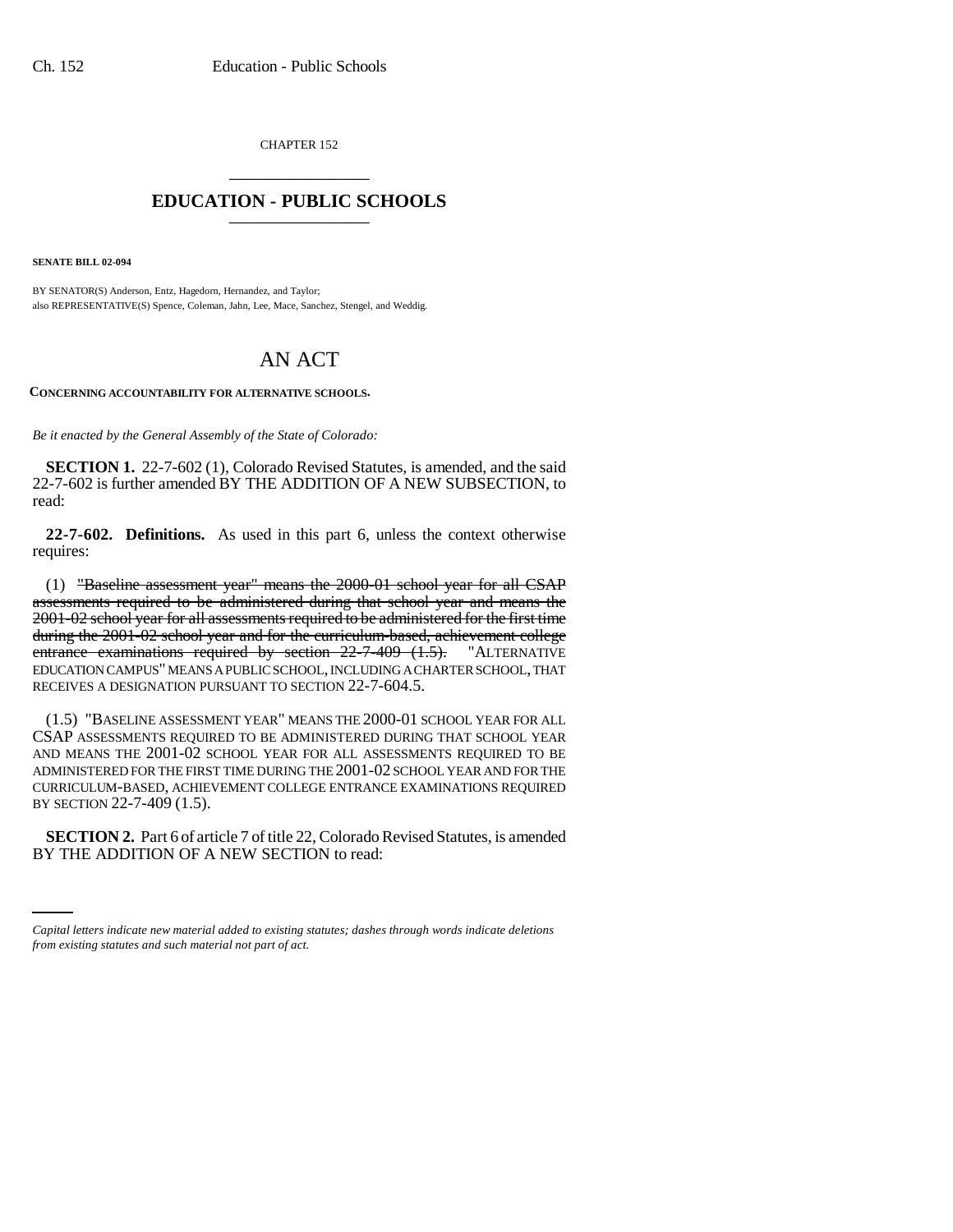**22-7-604.5. Alternative education campuses - criteria - application - repeal.** (1) ON OR BEFORE SEPTEMBER 1, 2002, THE STATE BOARD SHALL ADOPT RULES SPECIFYING THE CRITERIA AND APPLICATION PROCESS FOR A SCHOOL TO BE DESIGNATED AN ALTERNATIVE EDUCATION CAMPUS. SUCH RULES SHALL INCLUDE BUT NEED NOT BE LIMITED TO:

(a) CRITERIA THAT A SCHOOL MUST MEET TO BE DESIGNATED AN ALTERNATIVE EDUCATION CAMPUS, INCLUDING BUT NOT LIMITED TO THE FOLLOWING:

(I) HAVING A SPECIALIZED MISSION AND SERVING A SPECIAL NEEDS OR AT-RISK POPULATION;

(II) BEING AN AUTONOMOUS SCHOOL;

(III) HAVING AN ADMINISTRATOR WHO IS NOT UNDER THE SUPERVISION OF AN ADMINISTRATOR AT ANOTHER PUBLIC SCHOOL;

(IV) HAVING A BUDGET SEPARATE FROM ANY OTHER PUBLIC SCHOOL;

(V) HAVING NONTRADITIONAL METHODS OF INSTRUCTION DELIVERY; AND

(VI) (A) SERVING STUDENTS WHO HAVE SEVERE LIMITATIONS THAT PRECLUDE APPROPRIATE ADMINISTRATION OF THE ASSESSMENTS ADMINISTERED PURSUANT TO SECTION 22-7-409;

(B) SERVING A STUDENT POPULATION, MORE THAN NINETY-FIVE PERCENT OF WHOM HAVE AN INDIVIDUAL EDUCATION PROGRAM PURSUANT TO SECTION 22-20-108, EXCEPT THAT SUCH SCHOOL SHALL ESTABLISH A PUBLIC PROCESS THAT WILL PROVIDE FOR ACCOUNTABILITY; OR

(C) SERVING STUDENTS WHO ATTEND ON A PART-TIME BASIS AND WHO COME FROM OTHER SCHOOLS WHERE SUCH PART-TIME STUDENTS ARE COUNTED IN THE ENROLLMENT OF THE OTHER SCHOOL; EXCEPT THAT THE RESULTS OF THE ASSESSMENTS ADMINISTERED PURSUANT TO SECTION 22-7-409 OF ALL PART-TIME STUDENTS SHALL BE USED IN CALCULATING THE ACADEMIC PERFORMANCE AND ACADEMIC IMPROVEMENT RATINGS OF THE SCHOOL FOR WHICH THE STUDENT IS COUNTED FOR ENROLLMENT PURPOSES;

(b) A PROCEDURE FOR A DISTRICT SCHOOL BOARD TO REQUEST FOR A SCHOOL WITHIN ITS DISTRICT DESIGNATION AS AN ALTERNATIVE EDUCATION CAMPUS;

(c) A PROCEDURE FOR A DISTRICT SCHOOL BOARD TO REQUEST THAT A SCHOOL DESIGNATED AN ALTERNATIVE EDUCATION CAMPUS STILL RECEIVE ACADEMIC PERFORMANCE AND ACADEMIC IMPROVEMENT RATINGS;

(d) A PROCEDURE FOR A DISTRICT SCHOOL BOARD TO APPEAL A DENIAL OF A REQUEST FOR DESIGNATION OR AN APPLICATION FOR RATINGS TO THE STATE BOARD.

(2) (a) ON OR BEFORE OCTOBER 1, 2002, AND ON OR BEFORE OCTOBER 1 EACH YEAR THEREAFTER, THE DISTRICT SCHOOL BOARD FOR ANY PUBLIC SCHOOL THAT DESIRES TO BE CONSIDERED AN ALTERNATIVE EDUCATION CAMPUS PURSUANT TO THIS